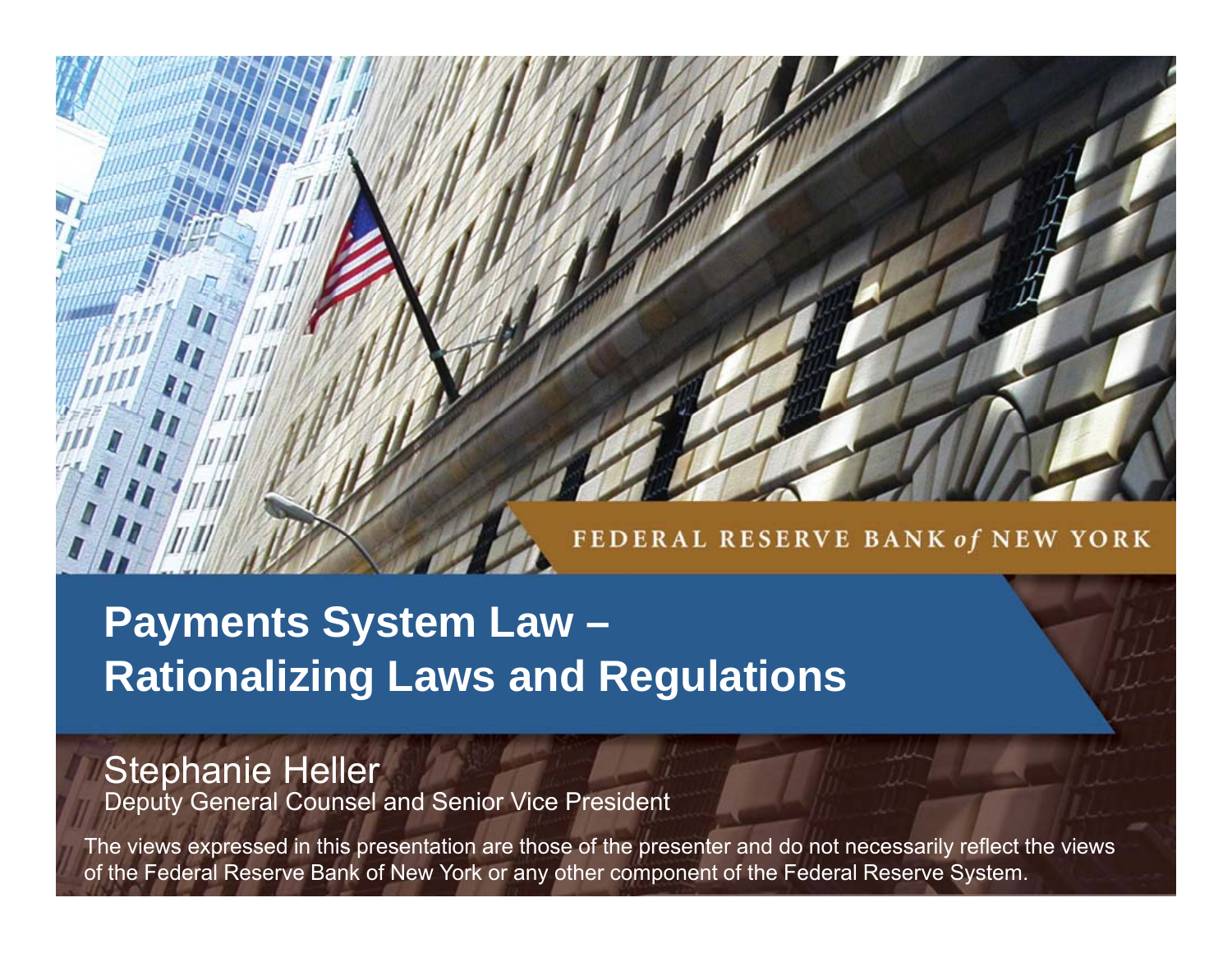### **Remittance Transfers – A Lesson in Harmonization**

- **The term "remittance transfer" typically describes a** transaction where a consumer sends funds to a relative or other individual located in another country, often the consumer's country of origin. Traditional remittance transfers often consist of consumer-to-consumer payments of low monetary value.
- The Dodd Frank Wall Street Reform Act looked to harmonize the rules on remittance transfers
	- State of the Law Prior to Harmonization Effort
	- State of the Law After Harmonization Effort

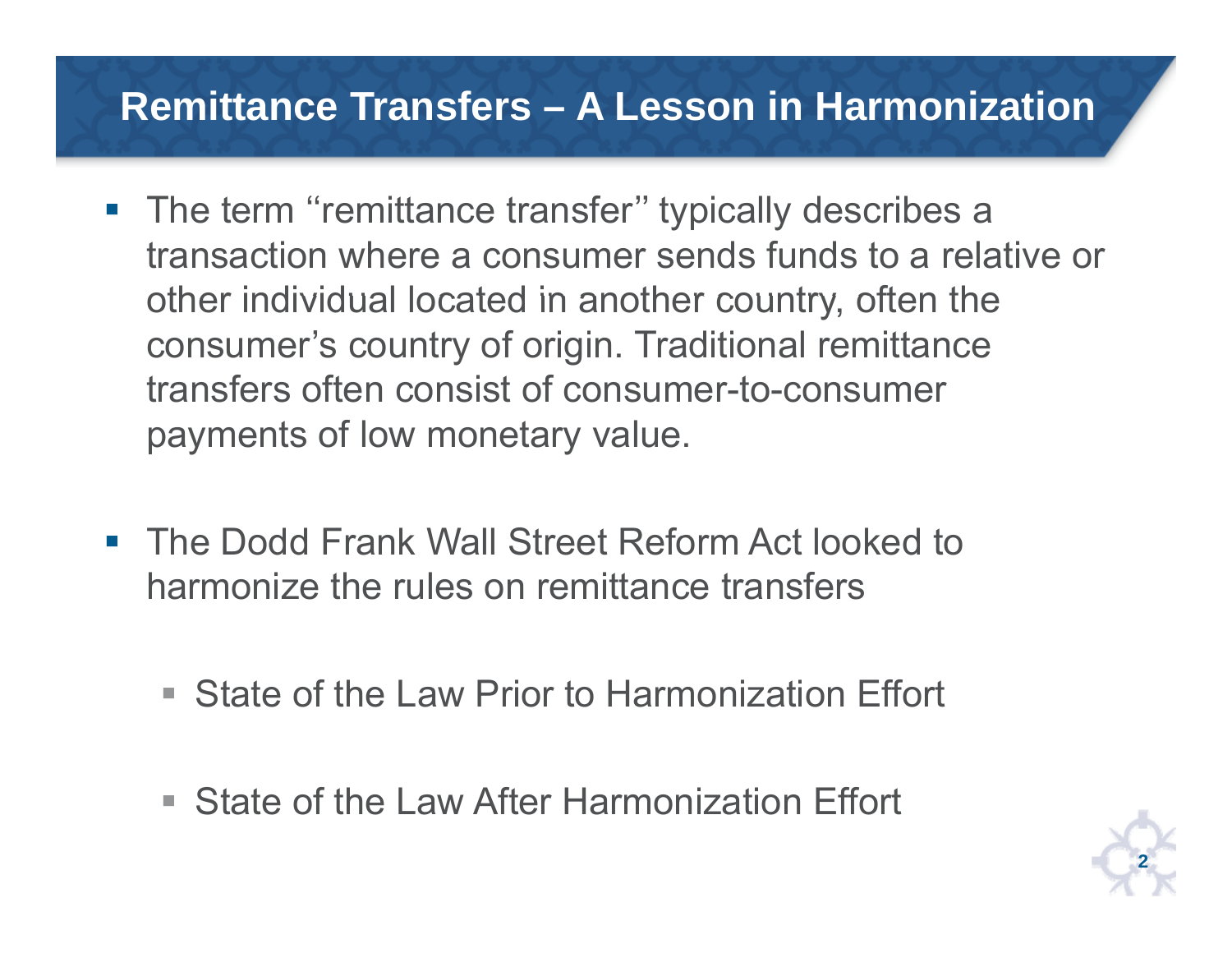- $\mathcal{C}^{\mathcal{A}}$  Law that governs depends on the method used to send the remittance
	- What system is being used
		- ACH network
		- Wire transfer system
		- Credit card network
		- Debit card network
		- Internet
		- Telephone
	- $\blacksquare$  How is payment made
		- □ Cash tendered (traditional money transmitter)
		- Purchase of prepaid card
	- **Type of entity providing service**

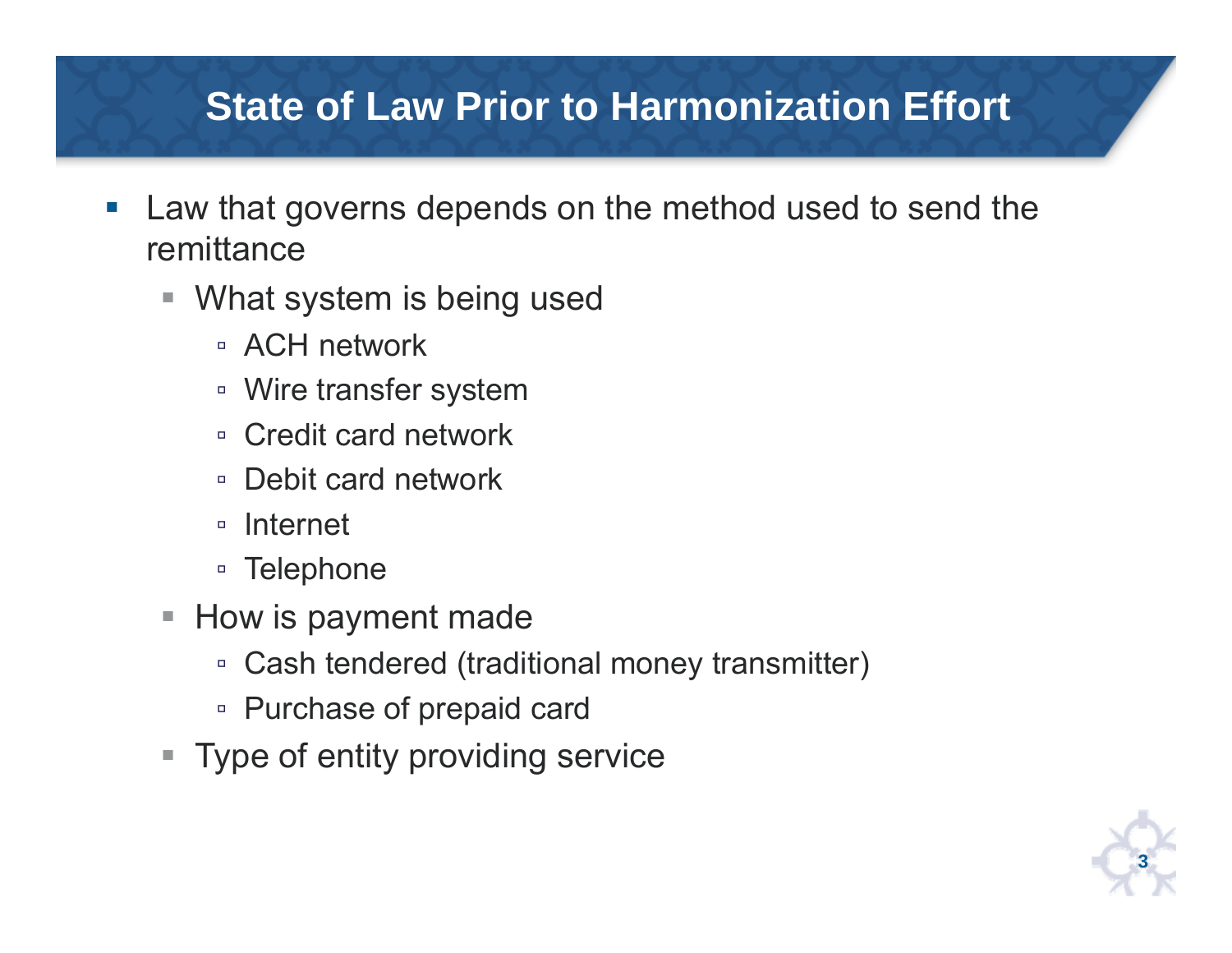| <b>ACH</b>                                                                                                                                                                                                                            | <b>Wire</b>                                                                                                                                                                                                                                                                                                                    |
|---------------------------------------------------------------------------------------------------------------------------------------------------------------------------------------------------------------------------------------|--------------------------------------------------------------------------------------------------------------------------------------------------------------------------------------------------------------------------------------------------------------------------------------------------------------------------------|
| <b>Required Disclosures</b>                                                                                                                                                                                                           | <b>Silent</b>                                                                                                                                                                                                                                                                                                                  |
| Unauthorized -- an electronic fund<br>transfer from a consumer's account<br>initiated by a person other than the<br>consumer without actual authority to<br>initiate the transfer and from which the<br>consumer receives no benefit. | A payment order received by the<br>receiving bank is the authorized order<br>of the person identified as sender if<br>that person authorized the order or is<br>otherwise bound by it under the law of<br>agency.                                                                                                              |
| No prohibition on use of contract to<br>define what is authorized                                                                                                                                                                     | Expressly prohibits using contract to<br>define what is authorized (see below)                                                                                                                                                                                                                                                 |
|                                                                                                                                                                                                                                       | Verified Order – (deemed authorized)<br>(1) Customer and bank agreed to use<br>a commercially reasonable security<br>procedure to determine authenticity<br>(2) Bank accepted the payment order<br>in good faith and followed the<br>security procedure and any<br>contractual limitation placed on<br><b>Bank by customer</b> |

**4**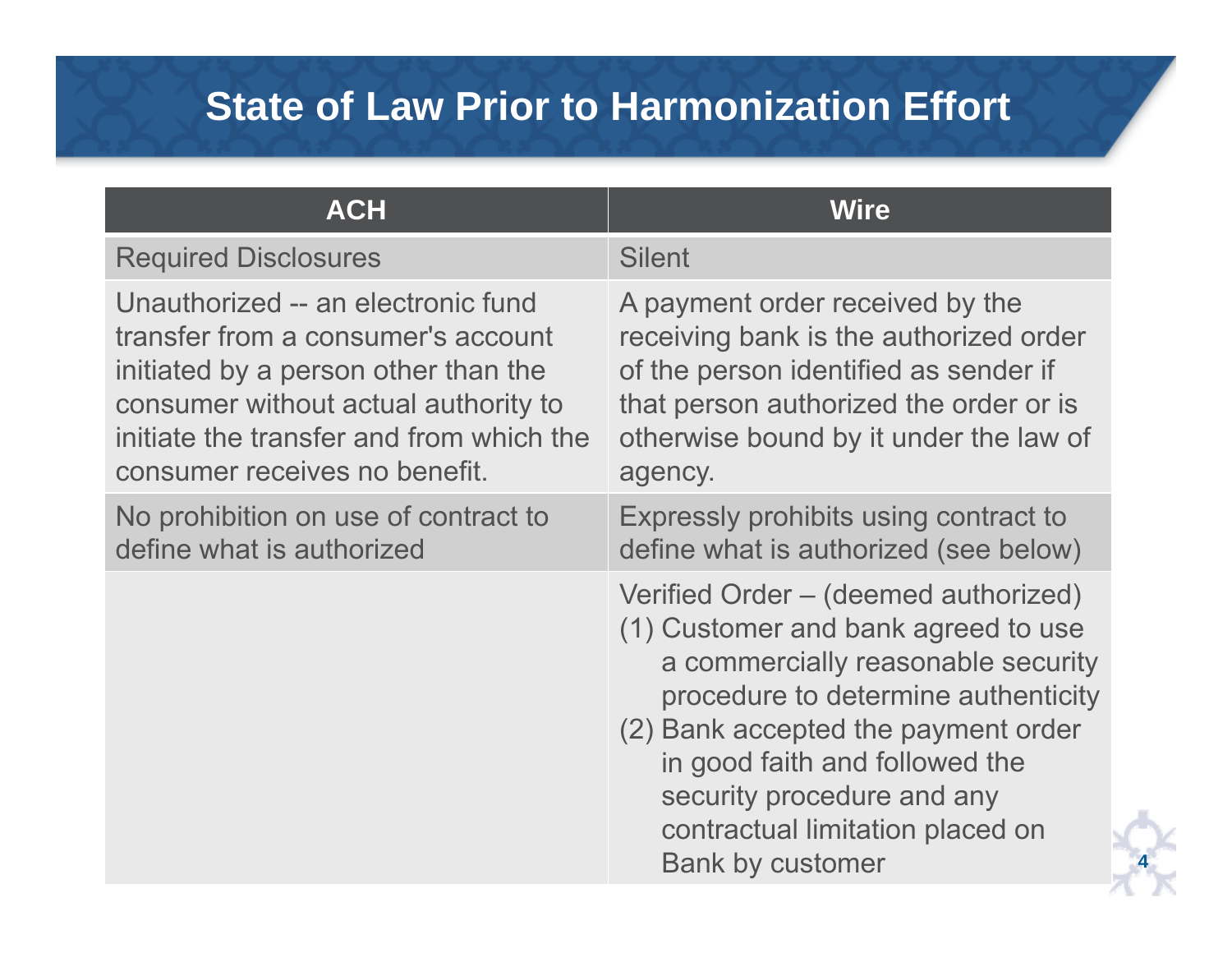| <b>Consumer's Liability for Unauthorized</b><br>-- zero unless verified payment order<br>-- If verified payment order, then<br>amount of the wire unless:<br>(1) Bank agreed by contract with<br>consumer to limit the amount; or<br>(2) the consumer proves that the order<br>was not caused, directly or indirectly,<br>by a person entrusted at any time to<br>act for consumer or who obtained<br>access to consumer's transmitting<br>facilities or information facilitating<br>breach of the security procedure,<br>regardless of how the information was<br>obtained or whether the consumer |
|-----------------------------------------------------------------------------------------------------------------------------------------------------------------------------------------------------------------------------------------------------------------------------------------------------------------------------------------------------------------------------------------------------------------------------------------------------------------------------------------------------------------------------------------------------------------------------------------------------|
|                                                                                                                                                                                                                                                                                                                                                                                                                                                                                                                                                                                                     |

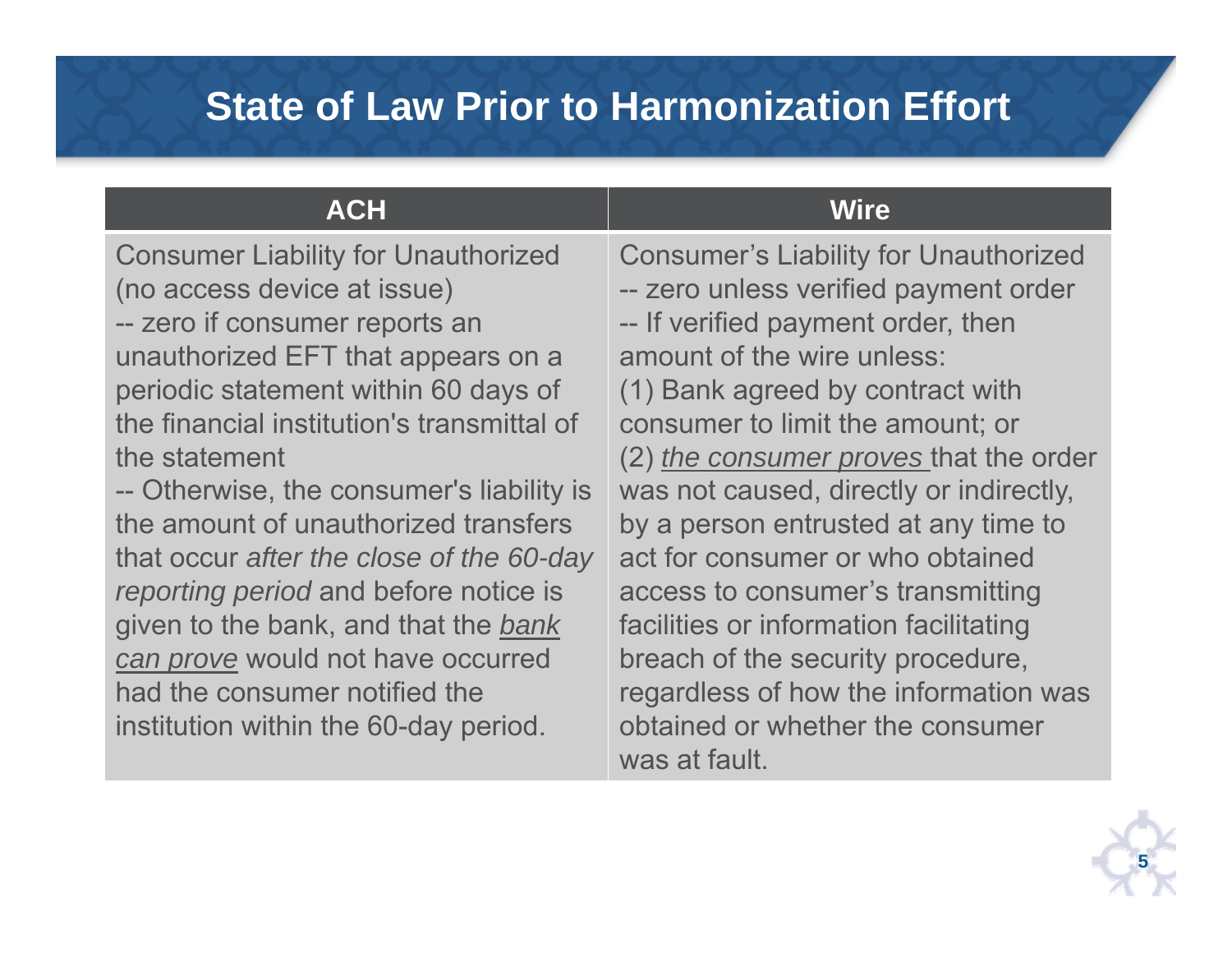| <b>ACH</b>                                 | <b>Wire</b>                               |
|--------------------------------------------|-------------------------------------------|
| <b>Errors</b>                              | <b>Errors</b>                             |
| -- Reporting timeline (60 days)            | -- One year statute of repose             |
| -- Includes unauthorized, wrong            | -- includes unauthorized, wrong           |
| amount, missing credit, computational      | amount, duplicate, delay, wrong           |
| error                                      | recipient                                 |
| -- Requirement to investigate within       | -- No stated investigation requirement    |
| stated timeframes                          | -- If error generally required to fix the |
| -- If error, generally required to fix the | error and pay interest                    |
| error and pay interest                     | -- consequential damages expressly        |
| -- treble damages available                | prohibited                                |

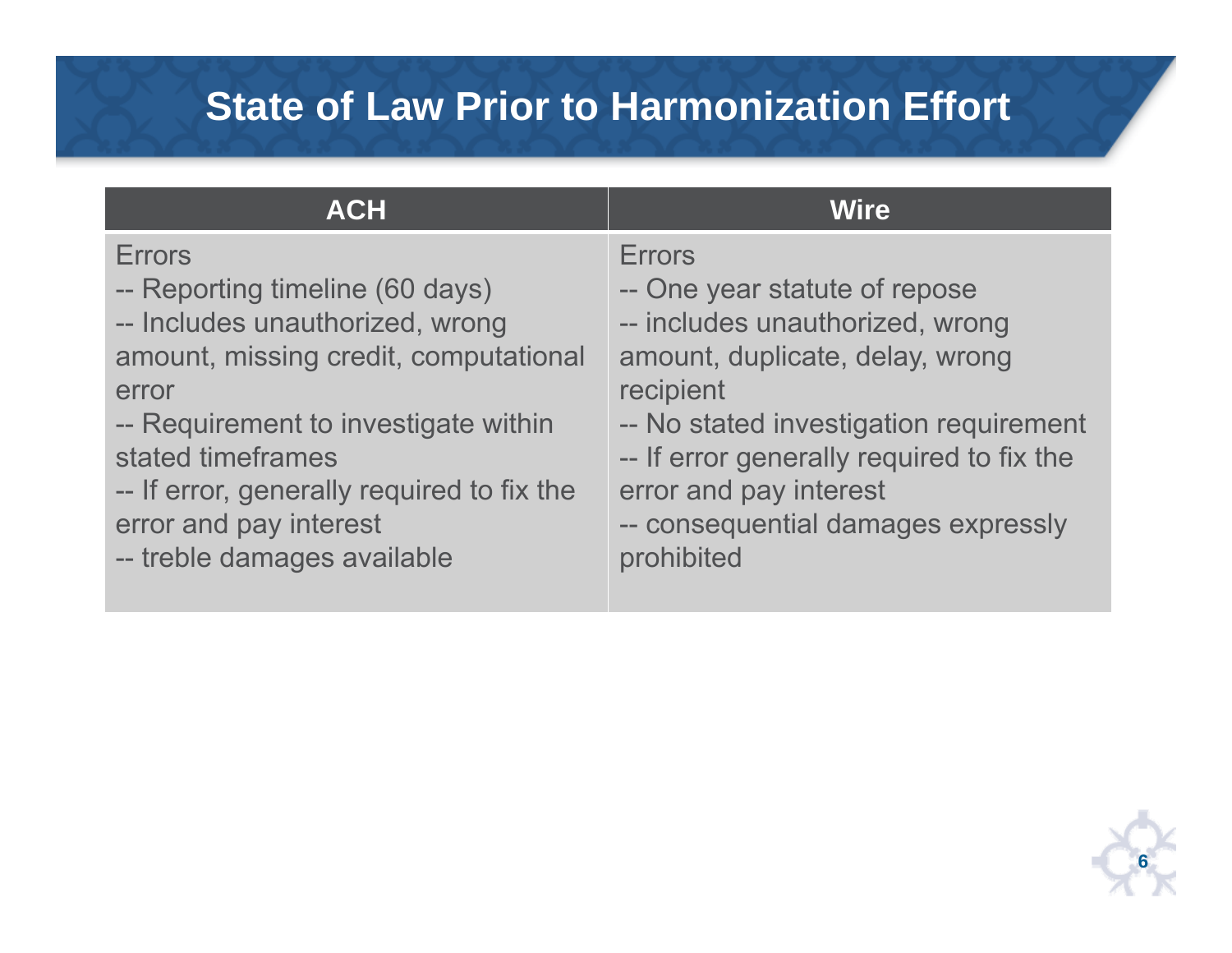### **Remittance Transfers – A Case Study in Harmonization**

- $\mathcal{L}_{\mathcal{A}}$  Section 1073 of the Dodd-Frank Wall Street Reform and Consumer Protection Act
	- Establishes minimum protections for consumers in the United States that send remittances to other countries
		- □ Explicit concern about remittances of earnings to family members abroad
		- Problems seen with remittance transfers included overcharging of senders and funds not reaching intended recipients
	- Electronic Fund Transfer Act (EFTA) governs all "remittance transfers"

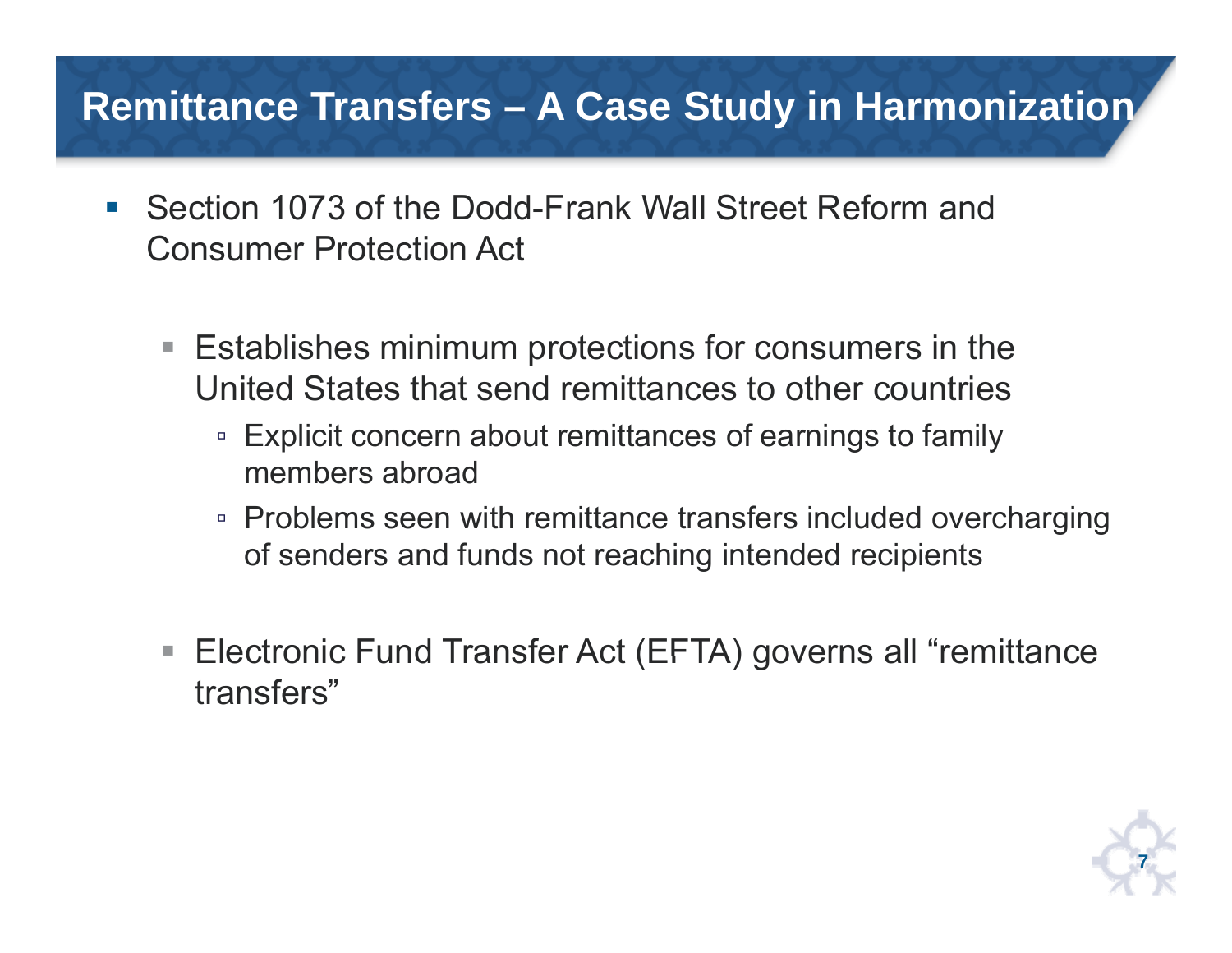### **Remittance Transfers – A Case Study in Harmonization**

#### $\mathcal{C}^{\mathcal{A}}$ "**Remittance transfer**" means

- The electronic transfer of funds
	- "Electronic  $\mathrm{^{\textdegree}}$  refers to technology having electrical, digital, magnetic, wireless, optical, electromagnetic, or similar capabilities
- □ Requested by a <u>consumer</u> (*i.e.*, a natural person) in the United States (including Puerto Rico and the Virgin Islands)
- Made by a remittance transfer provider
	- Any person or financial institution that provides remittance transfers for consumers in the normal course of business
- □ To someone (not necessarily a natural person) in a foreign country
- $\mathcal{L}_{\mathcal{A}}$ Small-value transactions are excluded -- \$15 or less

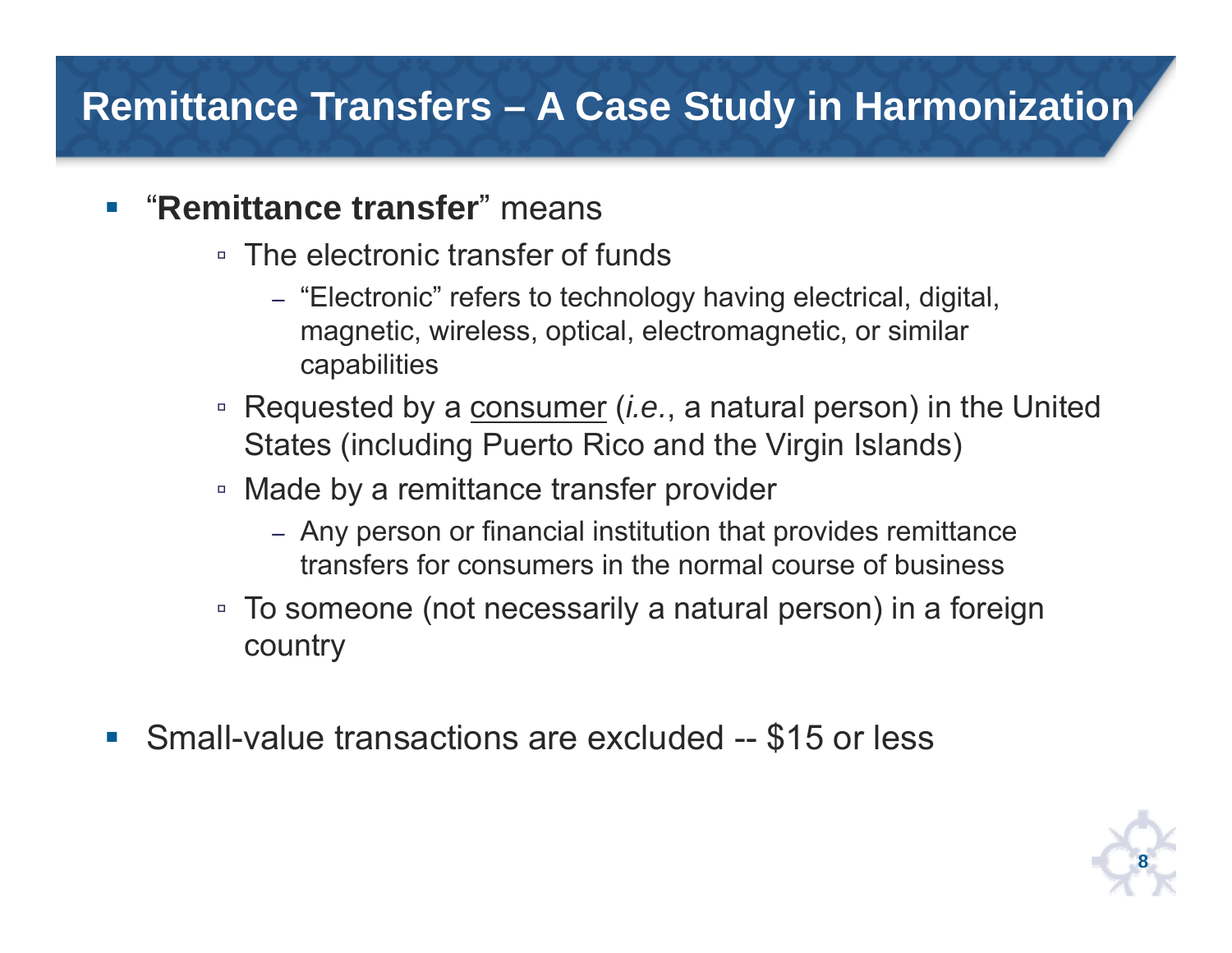### **Remittance Transfers – A Case Study in Harmonization**

- $\mathbb{R}^n$  Remittance transfer providers must provide disclosures to senders of remittances
	- At the time the consumer requests the transfer AND before payment
	- At the time the consumer pays for the transfer
	- Special rules for disclosure of amount of currency to be received
- $\mathbb{R}^3$ Cancellation right
- $\mathcal{L}_{\mathcal{A}}$ Rules on error resolution

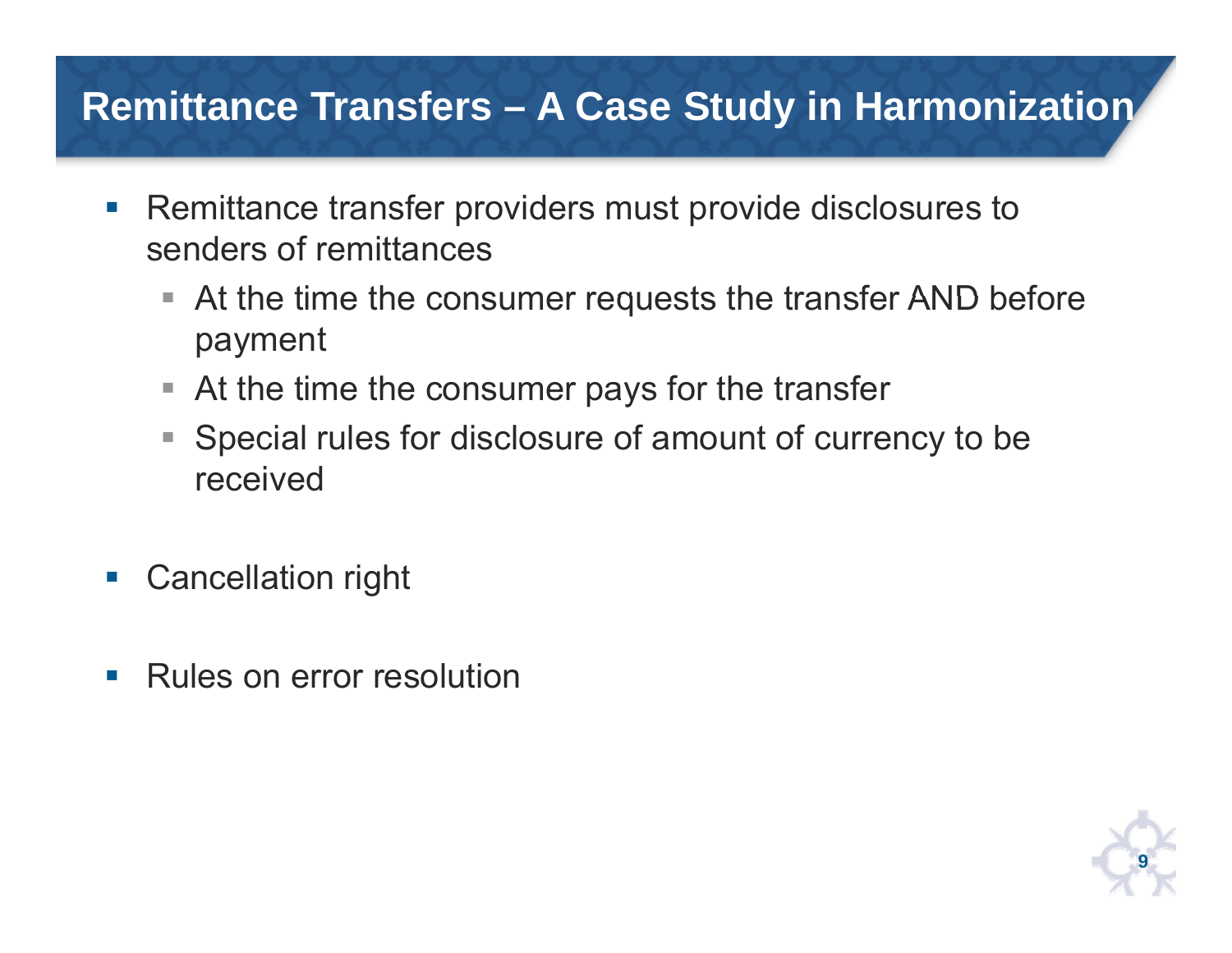- p. EFTA applies to remittance transfers even if the transfer Is made by wire – old exclusion does not apply
- $\mathbb{R}^n$ Because EFTA applies, Article 4A does not apply

Section 4A–108.

This Article [4A] does not apply to a funds transfer any part of which is governed by the Electronic Fund Transfer Act of 1978 as amended from time to time.

 As a result, none of the provisions of Article 4A—the majority of which set forth rules governing the relationship between the banks in a wire transfer—apply to wire remittance transfers.

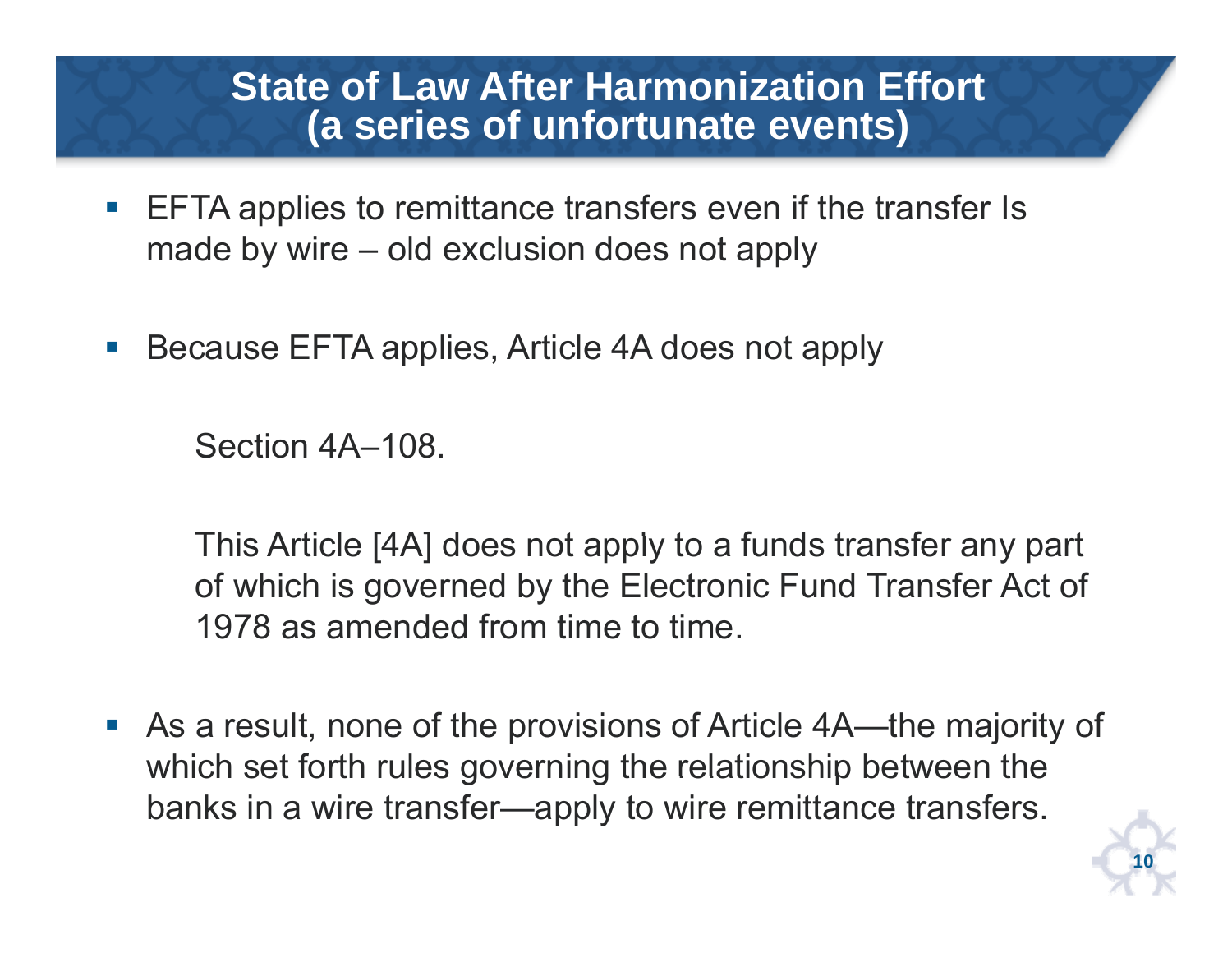- p. Proposed Regulation E acknowledges Article 4A will no longer apply to wire remittance transfers and resulting uncertainty
	- No authority to resolve
	- State law problem to be fixed by state law or system rules
- $\Box$  Proposed amendment to Regulation J
	- Preempts 4A-108 to the extent that it would prevent a Fedwire remittance transfer from being treated as <sup>a</sup> funds a transfer under UCC Article 4A
	- Disclosure rules, cancellation rule, error resolution rule would govern remittance transfers as between a consumer and his or her bank
- CHIPS transfers not governed by Regulation J; CHIPS Rules no longer Article 4A "funds transfer system rules"

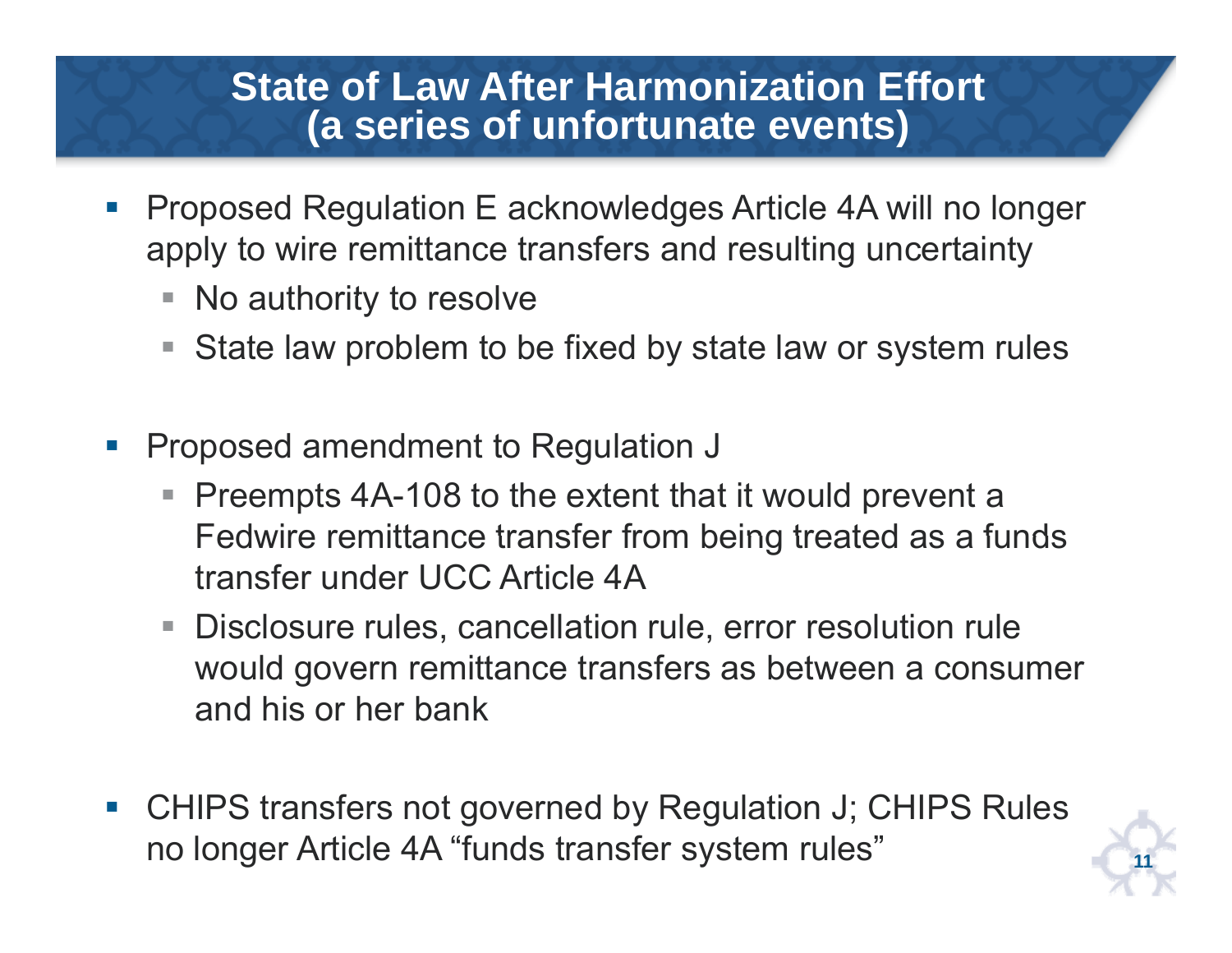- $\mathcal{C}^{\mathcal{A}}$  EFTA error resolution rules differ for non-remittance EFTs, remittance EFTs, and non-EFT remittance
	- Timing of consumer notice of error 60 days (measured from time statement is sent) for EFT errors and 180 days (measured from the promised date of delivery of the remittance) for remittance errors
	- Types of errors remittances that are also EFTs are subject to both 60-day and 180-day rules; otherwise only 180-day rule applies
		- □ Significantly, remittance rules do not define "error" to include unauthorized transactions
	- Time to investigate traditional EFT error-resolution regime provides 45 days to investigate (with recredit right after 10 days); remittance transfer error-resolution regime provides 90 days to investigate (no recredit right during investigation)

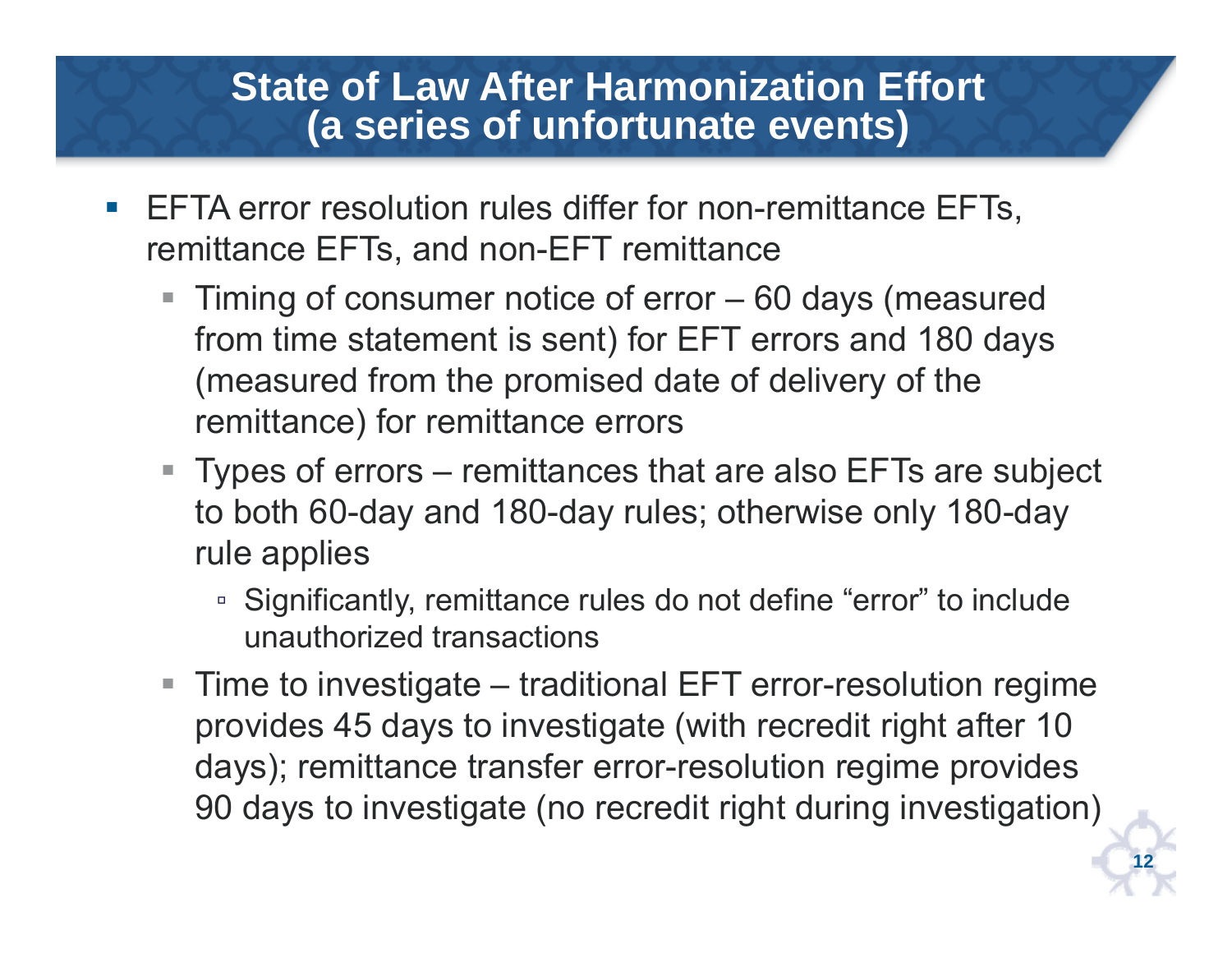- p. Liability for unauthorized transfers
	- $\blacksquare$  EFT remittance transfer subject to EFTA/Regulation E rules
	- Г Remittance wire transfers
		- □ Regulation J for Fedwire remittance transfers (Article 4A scheme)
		- Contract for CHIPS wires
			- System rule may not work
			- Article 4A does not permit a bank to use its contracts to limit the bank's liability (other than by defining security procedures)
	- Remittance that are neither EFTs nor wire transfers

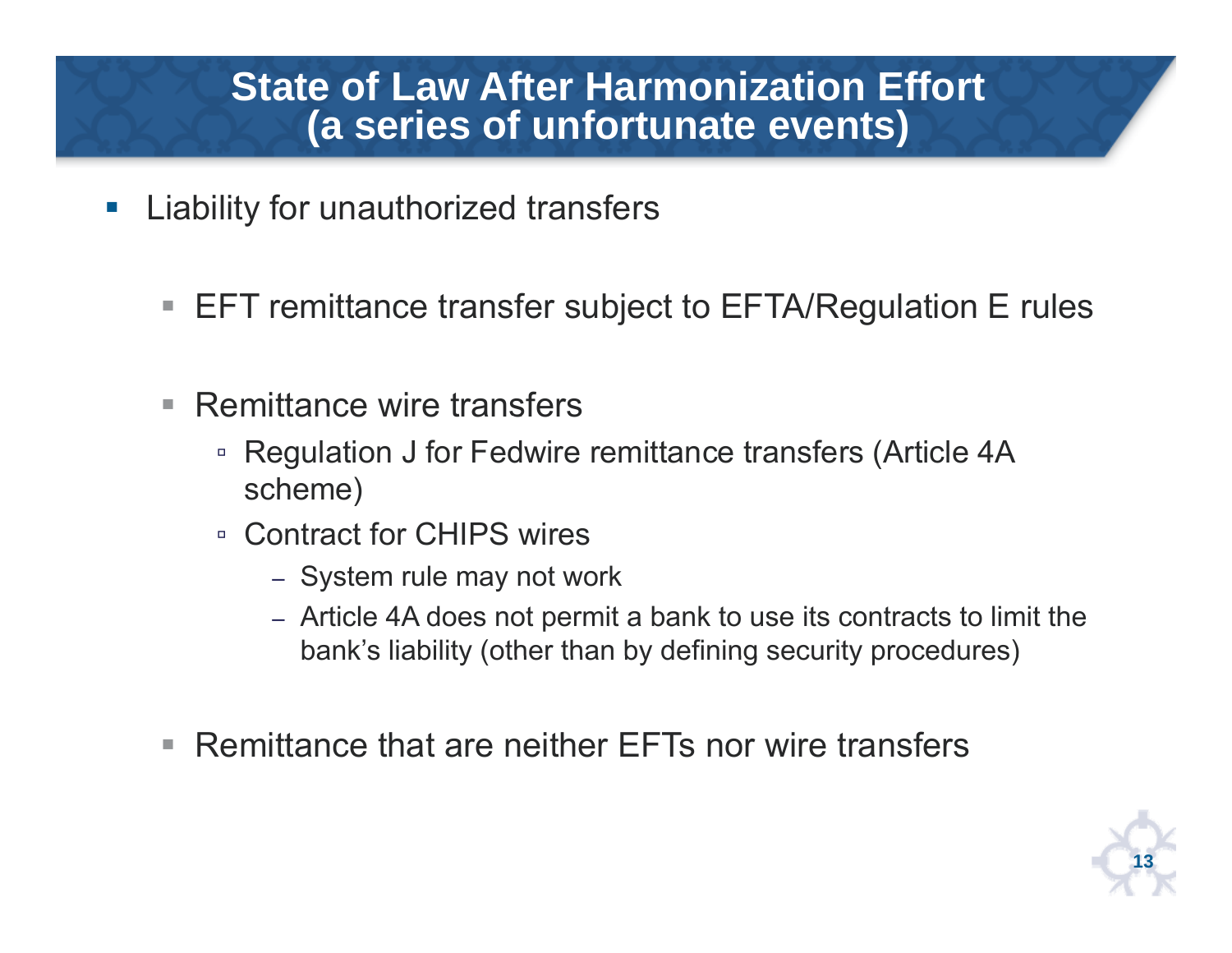- $\mathcal{C}^{\mathcal{A}}$  Wire remittances after Dodd Frank are no longer captured by regulations designed to disrupt money laundering and terrorist financing activities and to aid law enforcement in identifying those activities.
	- Bank Secrecy Act (as amended by, among other things, the USA PATRIOT Act) excludes funds transfers governed by EFTA from the key definitions of "funds transfer" and "transmittal of funds" under those regulations

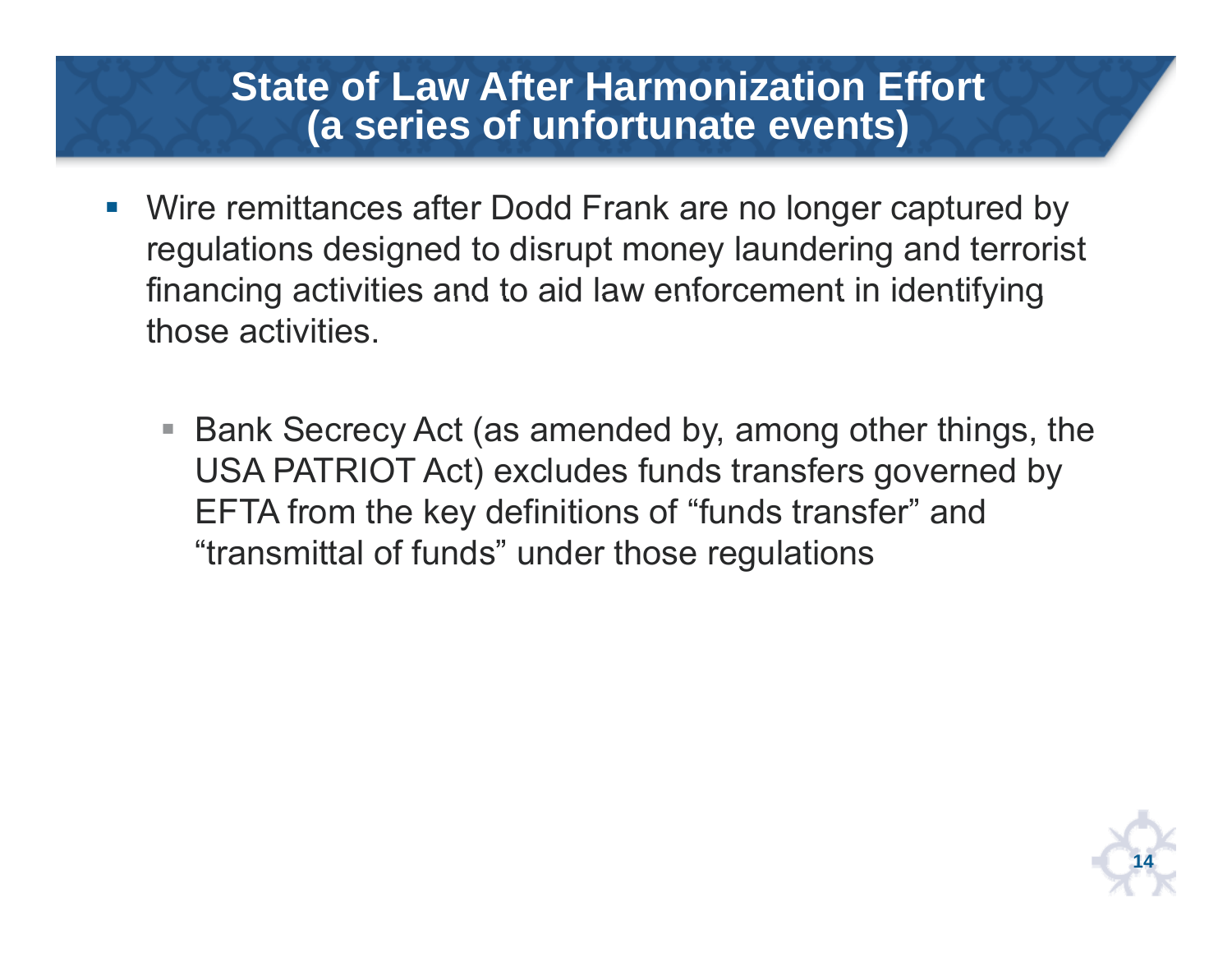- p. Payment systems not designed to support the new law
	- $\Box$ ■ Current providers may exit the business
	- $\mathcal{L}_{\mathcal{A}}$ Cost of service may increase
	- $\mathbb{R}^n$  Transfers may be delayed (to accommodate cancellation right)